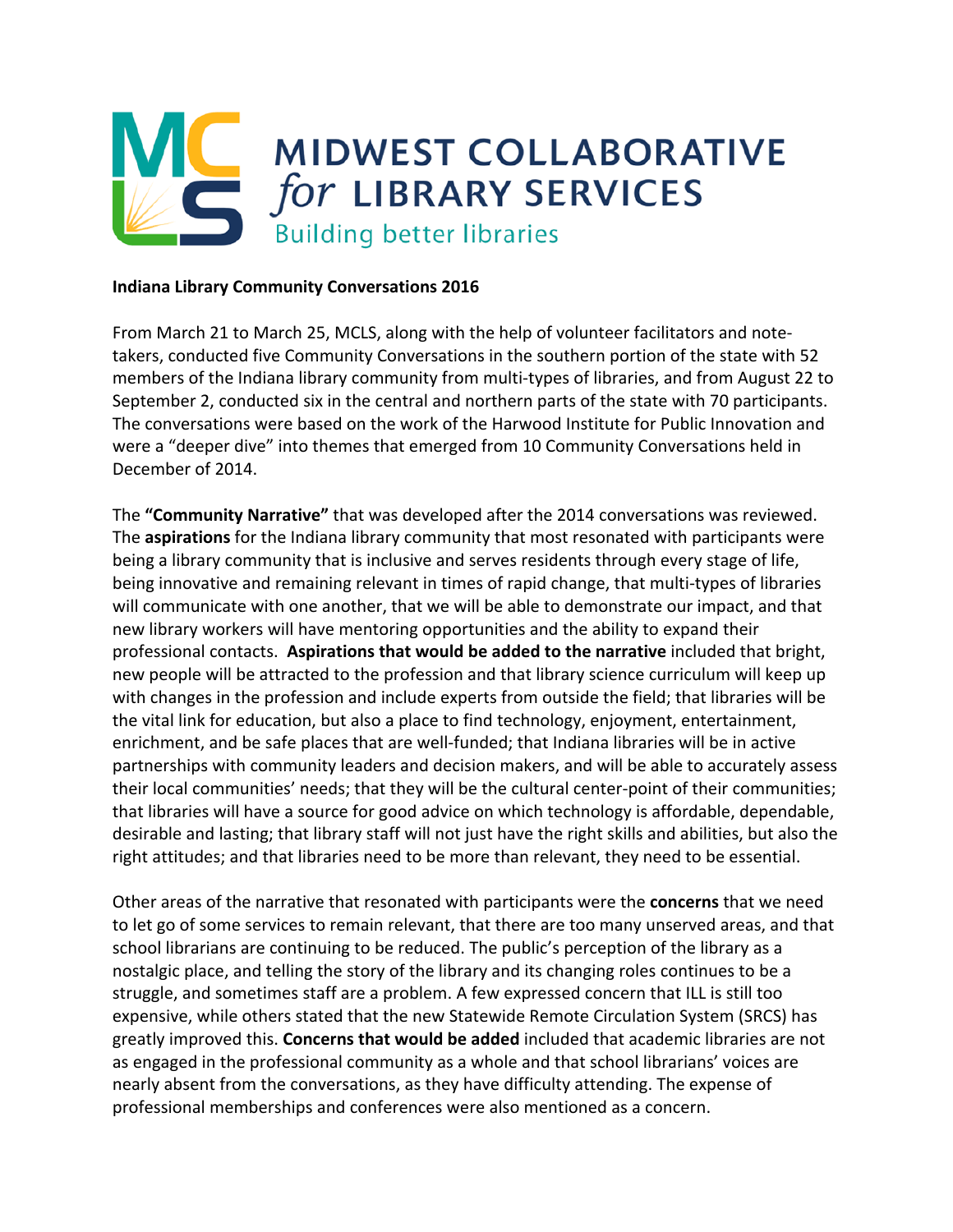**Positive signs that the Indiana library community is moving in the right direction** include the implementation of the new Statewide Remote Circulation System (SRCS), which some said should **alleviate many of the concerns** regarding the inadequacies in the state involving a statewide borrowing system, knowledge of other Indiana library resources, reciprocal borrowing, and interlibrary loan. Other **signs of progress** identified were the success of **Evergreen Indiana** and the continued funding of **INSPIRE**. Others said that libraries are **embracing technology,** and that the schools have moved from a technology dead zone to 1:1 technology for students. Some said that libraries are **doing a better** job of engaging with their communities and developing partnerships in their communities. An **improvement** in the ways that the librarians and library community are communicating with one another through conversations, round tables, and various collaborations was noted. Some said the new certification rules for public libraries are **a step in the right direction**, and others noted that the School of Information and Library Science is becoming more involved in the library community. They say there are **more professional development opportunities**, and that they see **more** collaboration and coordination efforts among ISL, MCLS, ILF and other organizations. Additionally, many said that it is a positive sign that **the conversations are expanding** and also that the **State Library is attending and listening.** Others mentioned PLA Project Outcomes, and some libraries "bravely letting go" of traditional services, such as the traditional summer reading models, standing orders, and collections.

#### **Themes**

During the 2014 conversations, some said that they are concerned with **the evolving role of libraries in our local communities, and that we need to know how to develop programming** and projects to meet the needs of our communities and be relevant for today and the future.

There was strong agreement that we need to engage the community to guide the services and programs that the library provides, but that **things are getting in the way,** such as a lack of **awareness from the community about what the library offers** and often a lack of awareness that they are even using the library when they utilize online resources, particularly in academic libraries. We don't see our online-only users, and students and faculty already have information overload because they receive so much information everyday. For academic libraries serving online-only users or commuters, it is difficult to offer them other types of programming. Some said that they find it hard to ascertain what types of programming people want and will attend. Some said that staff are not experts in some of the evolving roles, and that staff are interested, but just overwhelmed, and training is difficult to keep up with. Others had staff who are not invested, or who are rooted in their mindsets. Some are concerned that the MLS curriculum is not evolving and staying relevant. Others said that even if they have the staff, it is difficult to collect the right data to help them decide what programs to let go of, and what they should keep, and the public's nostalgia and perception of what they should be doing add to this difficulty. In K-12 school libraries, para-professionals need tremendous amounts of training, there is not adequate communication between teachers and school libraries, and kids in school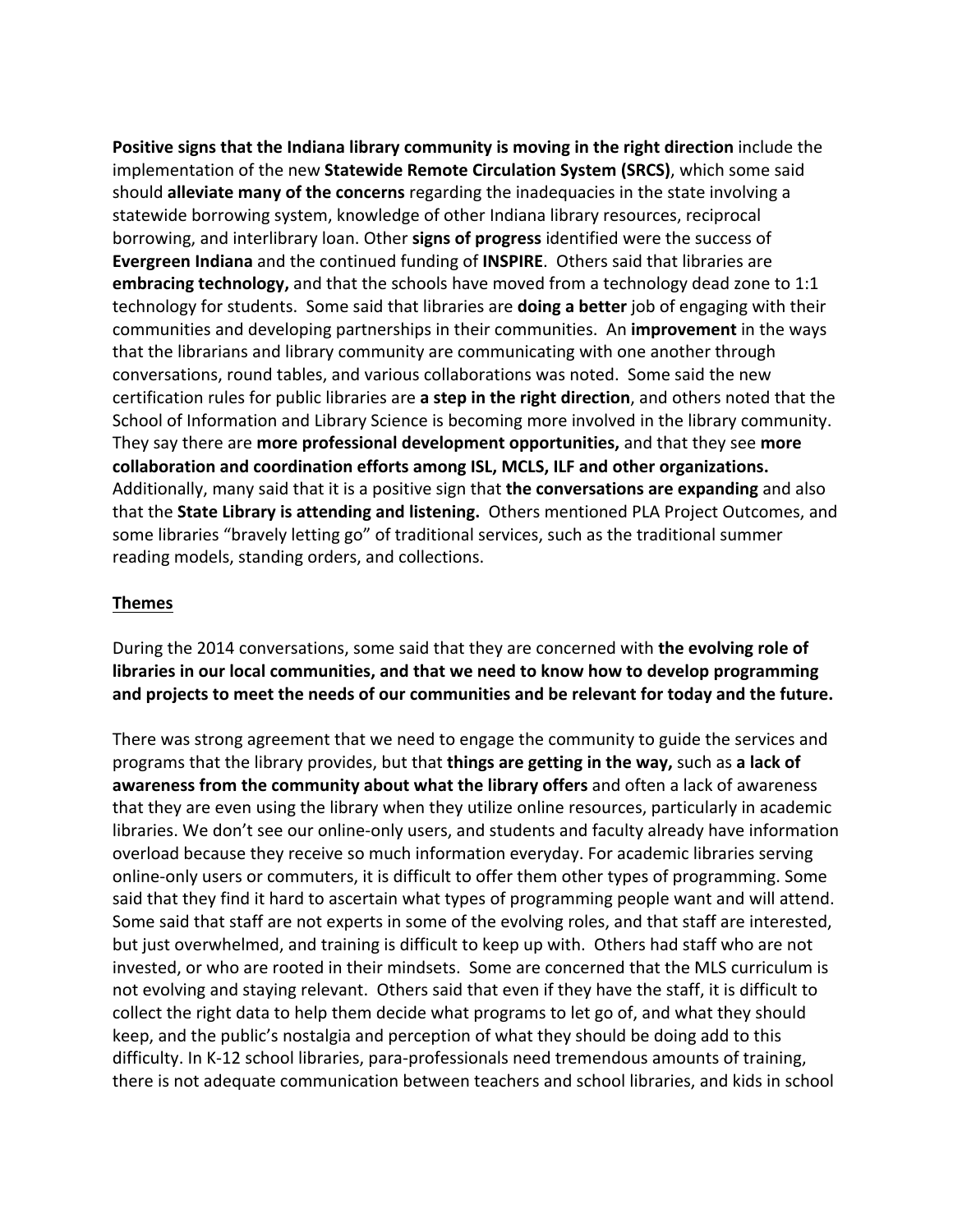are over-scheduled and have no down-time. Other things getting in the way are fear of change, staffing, time, aging buildings, the pace of change, and lack of funding.

We discussed how people talk about the library in the community; what words they use.



The words were **mostly positive**, reflecting that library users see it as a good place to get help with **technology and computers**, and that they appreciate the **physical building** as a nice environment, a beautiful building, a place for the community to meet, a place to study and a place for **children and teens** to be creative. Words also reflected **the services they use or value**, such as books, audiobooks, interlibrary loan, help with citing sources, movies, audiobooks, tax forms, free Wi-Fi, summer reading, storytimes, history centers and even birthday parties. Positive words from non-users indicated a value of the library, even if they don't currently use it, and also the library as a place where memories have been made. "I love the library" was heard by many from both users and non-users. **Many of the words people use are questions**, such as "Do you read all day?"; "Do I need a library card?"; "I didn't know you offered that"; "It's free?"; "Are you a volunteer?;" "Does anybody use the library?;" and "Who owns the library?". There were a handful of negative words, the most mentioned being fines, rules, homeless hangout, social services, and negative stereotypes/nostalgia about both the **librarians (Marian the librarian) and the building (stuffy, dusty)**. Other negative words were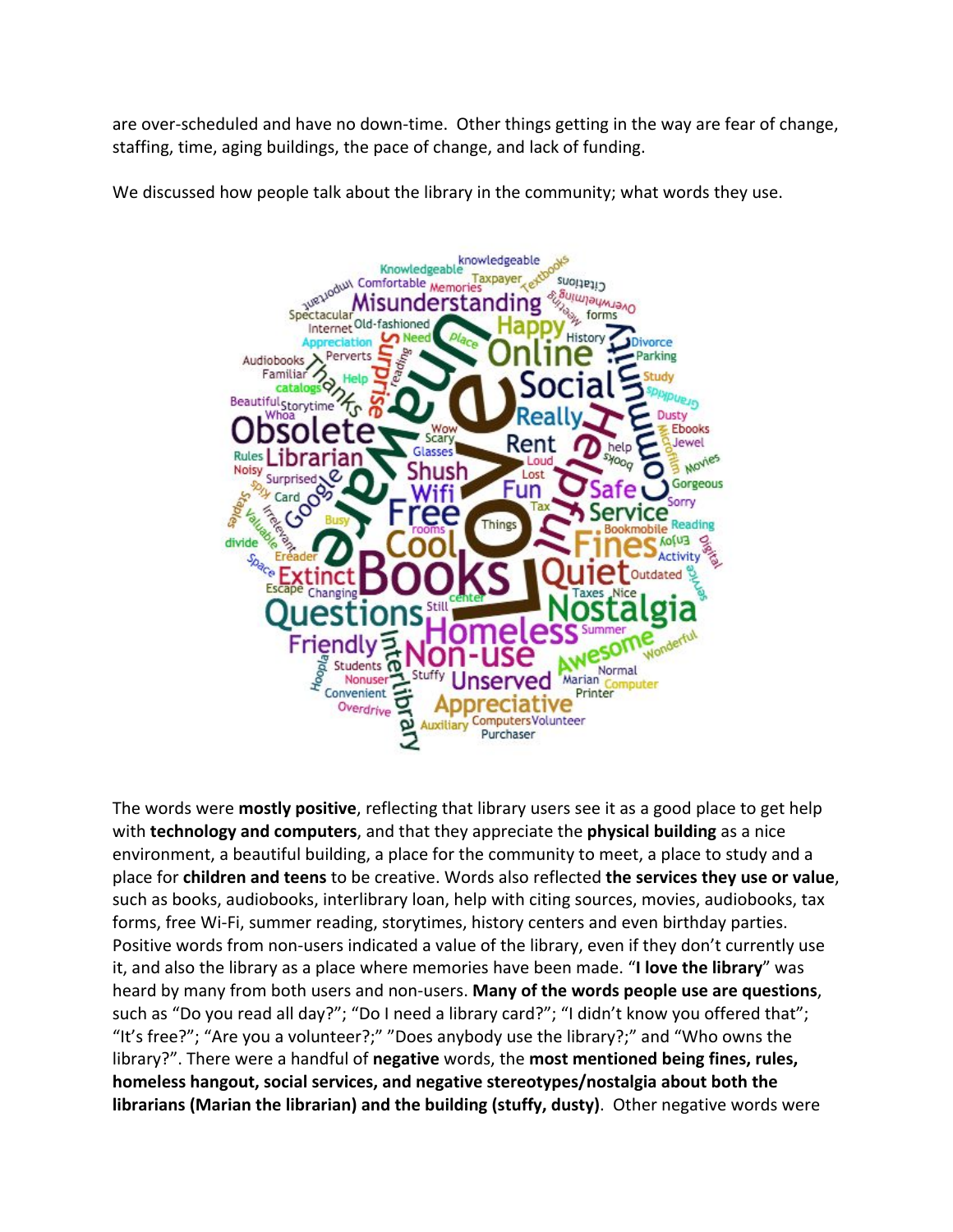that the **library is no longer necessary** due to the Internet, google, people buying their own books, and that they just don't use it.

Many said that the words from the people who use the library are increasingly positive, and that the library being seen as more "cool", "welcoming", and "friendly" seems to have increased and **improved over the past**, and that the library is regarded as positive in the community, even by those who don't use it. Others said that, overall, the words people use to talk about the library are no better or worse than they ever were, they are just different. The **non-users** are the ones with questions, and who **don't know what we do,** and don't see the value. Infrequent or new library users are overwhelmed and afraid to ask for help. Some said that some of the negative words, such as concerns about the homeless and safety, are words **that have grown** over the years, and that the library is not being seen as a place to conduct research.

We discussed examples of **how libraries are embracing new roles**. Many discussed that changes in the school calendar and family life are driving public libraries to find new ways to **serve school age children**, from changing the dates/times of programs, to finding new ways to deliver traditional programs, such as taking story times to daycares and schools, rather than just holding them in the library, and providing more all-ages and family programming, which breaks down traditional staffing barriers of youth services vs. adult services. Other changes in schools, such as 1:1 technology for students, has led to more public library support for students during e-learning days, and forced them to increase bandwidth capacity and wireless printing solutions. Having staff dedicated to teen services has become the norm. Others are creating new twists to traditional programs such as summer reading to move away from prizes.

Some said there has been a culture shift **to library as an experience** and that there is more of an emphasis on making the library a "fun" place. This emphasis was expressed across multitypes of libraries: public, academic and school. All types of libraries expressed the emergence of "**passive programming**" as a growing role, from having puzzles on the tables in academic libraries to coloring sheets in school libraries. Some academic libraries said that supporting and encouraging recreational reading has been a new role for them. Some academic libraries specifically discussed the need to **use their spaces in new ways** as more resources go online and they are competing with other departments for use of the space. Consolidation of campuses are driving changes in the libraries of some academics. As academics are serving more off-site students and day users, the library is one of the only spaces on campus for student productivity. Both public and academic libraries are entering into partnerships, sharing spaces with other departments and organizations, and utilizing flexible space, rather than scheduled space, and enabling creation in the building through maker spaces and dedicated teen space. Some said that libraries need to find a balance between fun and functional.

Some said that public libraries are increasingly **providing social services**, such as summer meals for children, serving as after school child care, spaces for supervised parent/child visits, and simply being seen as a safe place in the community for children to be. They are also providing more and more government and e-government services, as well as helping with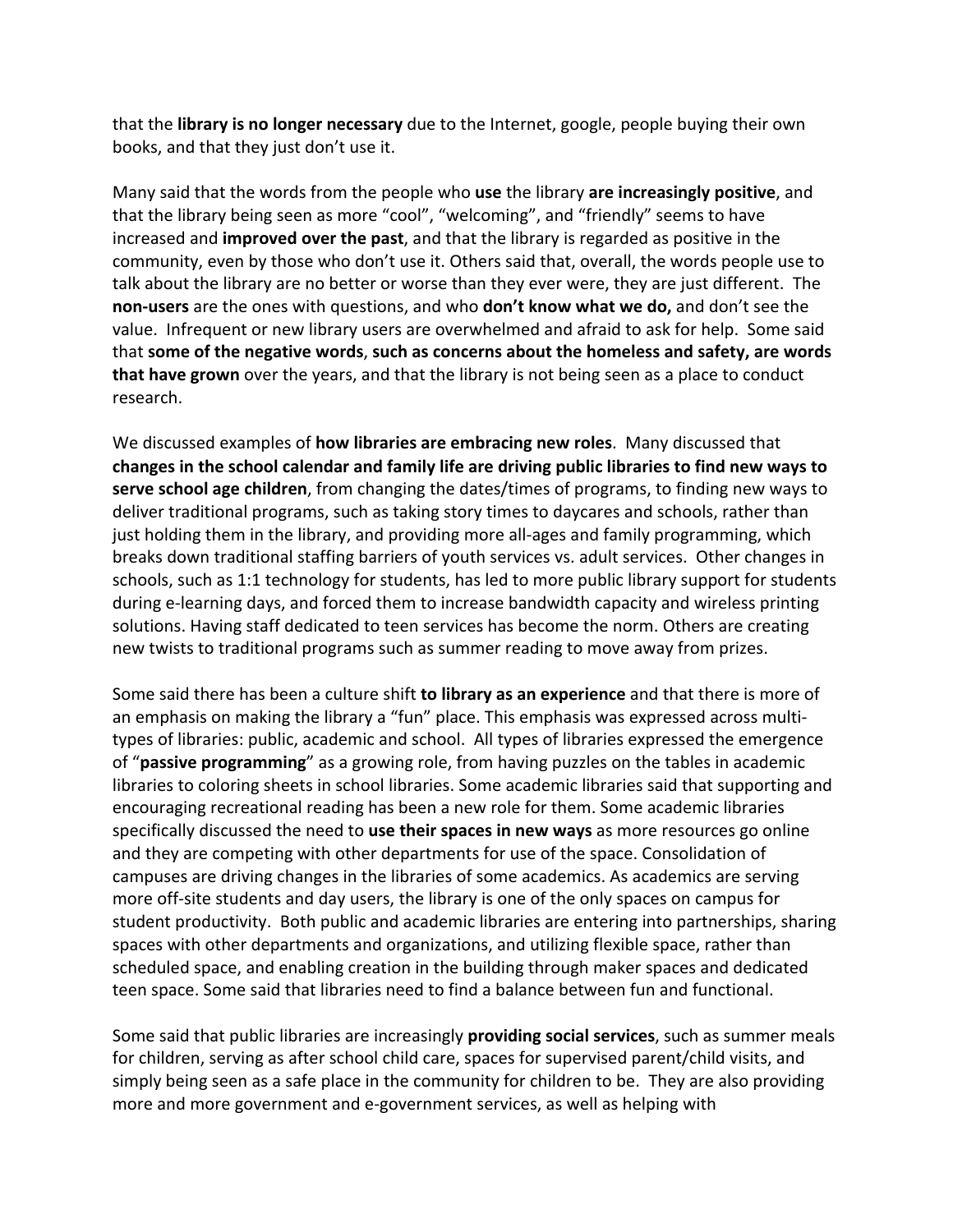unemployment. Some are issuing passports. These types of services mean that library staff are dealing with more and more of people's private information in order to help them.

Some said that the **digital divide continues to drive evolving services** and they are providing more technology assistance to library users for devices, such as phones and e-readers, and serving as experts on digital tools. They are circulating mobile hot spots, and providing devices to kids to play Pokemon Go. There are more remote users, and e-resources are meeting people's needs where they are. Public libraries are supporting the needs of school students more after hours for students who have been given technology at school, but have no access to Wi-Fi. Librarians in all environments said they are taking on more of a teaching and instructional design role.

Some libraries said there is more of an emphasis on **outreach** to the unserved, **engaging and partnering with the community** (library as the community hyper-linker), and **finding new ways to promote services** beyond the traditional newspaper and media, such as social media and school outreach. Many said that **a climate accepting of risk taking and failure** is becoming more the norm in libraries.

Others said evolving roles include the **collection and circulation** of "things", such as cake pans and park passes, while others mentioned **changing staffing models**, such as hiring outside of the MLS, as new roles require new skills that the MLS cannot provide, such as social work, marketing, etc.

Another **theme** that was discussed from the 2014 conversations was that some have said that with the changing role of libraries, it is difficult to tell our stories to decision makers.

**We want decision makers to know about the impacts of the library in the community.** We want them to know that the library is essential to the community, libraries change lives, and that libraries make a difference in their communities and campuses; that libraries are a place where ideas live and a trusted resource for community information; that we serve more than the people who check out books. We want them to know that we provide virtual use, as well as basic services residents can't get elsewhere, such as faxing, photocopying, and use of a computer; that libraries support economic development and entrepreneurs and can be a selling point for potential students when choosing their college; that libraries are a neutral place, serving diverse people. Some said that they specifically wanted decision makers to know that libraries are a safe haven for children, and that we support homeschooling and tutoring and that library facilities are used for other supports for children, such as supervised parental visits, and Internet access for students to be able to do their homework when they have been issued a device, but have no access at home. Other impacts that we want decision makers to know are that we provide services to the recently incarcerated, such as providing computer training, and job search assistance that may lead to recidivism and reducing crime. Some said that it is important to let decision makers know how much INSPIRE would cost libraries if it wasn't funded by the state, as well as how valuable state-wide consortiums are in saving libraries money. Others said they need to know that libraries save people money.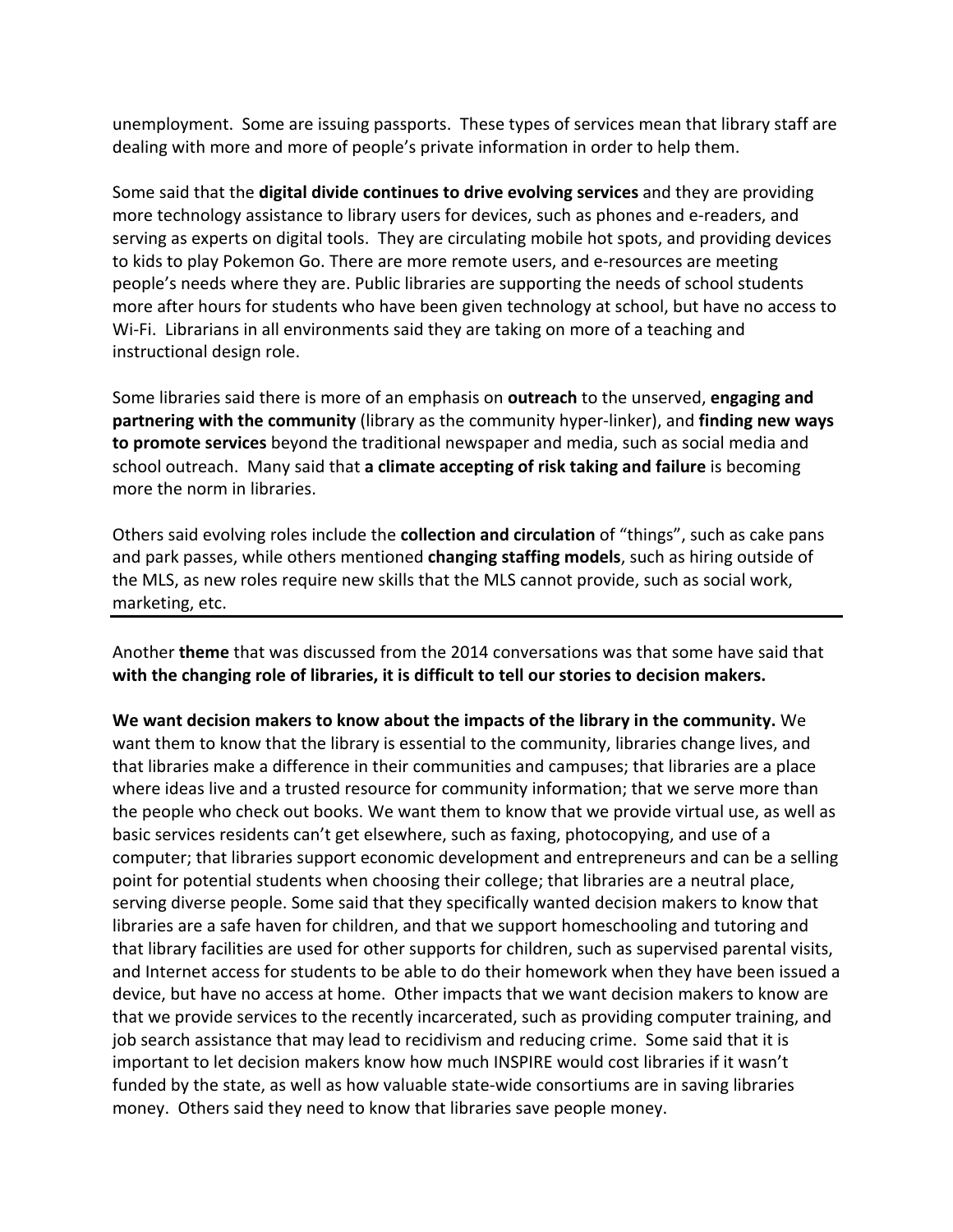Some have said that what is keeping us from telling our story is that our story is different in each community and that our statistics are working against us. Circulation count, door counts, meeting room uses, etc. don't convey the true value of the library. However, these are the statistics we are required to collect for state reports. We should be measuring the impacts of library service on people's lives, but it is difficult to share anecdotal information. It is difficult to know how to combine data with stories. Trustees need to be hearing about library impacts instead of just building and funding issues so they can spread the word back out into the community. Some said **that money and time** are barriers. Staff are already wearing multiple hats, and community engagement and marketing are both full time jobs. Libraries don't know whose job it should be to tell the story. Some said that libraries have not historically valued marketing. In academic libraries, there are faculty misconceptions about what the library provides. Our **online users are difficult to connect with** and collect stories from, and library service is so seamless that students don't know that the information they received even came from the library. Trying to explain why a library is necessary when there are free databases is difficult. 

We discussed why this is important and what needs to change in order for libraries to be able to tell their story. Some academic libraries said that anything that helps tell the story is important **because budgets continue to get reduced**. The library is an easy place to cut because the academic institutions do not know or understand why they need a library, and the library does not make them money. Some school librarians said that they must constantly be out there proving their worth or risk their library being closed. The library's impact needs to be communicated to teachers and school administrators, and they need to know that we have a professional voice. Several had **ideas for what needs to be changed in order for us to tell our story**, including using PLA Outcomes or other outcomes measures, using entertainment to educate about what we do (IHS hot pepper history), empowering all staff to tell the story and be at the table by inviting them to lunches, meetings and conferences, and participating in the library's social media presence. Some suggested the need for an elevator speech or sending a weekly email blast to staff with talking points. Staff need practice in telling the story. Staff need to believe in the library, not just work there, and making it a part of staff job descriptions to be a part of other community groups would help to put a "face" on the library. Some said libraries should be collecting quotes and testimonials and pairing emotions with data. Training on how to share data in a compelling way was suggested, as well as opportunities for practicing telling the story. Another suggested participating in Story Corp as a way to connect with your community. Some said the help of professional marketing staff and a commercial grade marketing campaign to help change the image of libraries is necessary, and that libraries need to be featured more in the media. Some felt that we should be working together through professional associations to do more to tell our story. They have said that we need a statewide narrative, and more statewide action, and that legislators need to hear from community members, not from librarians. Some suggested that making YouTube videos in-house about how the library helps students can be effective in academic libraries. For school libraries, presentations to the school board on new spaces and student engagement were suggested. They also suggested having vendors demonstrate databases to students and faculty rather than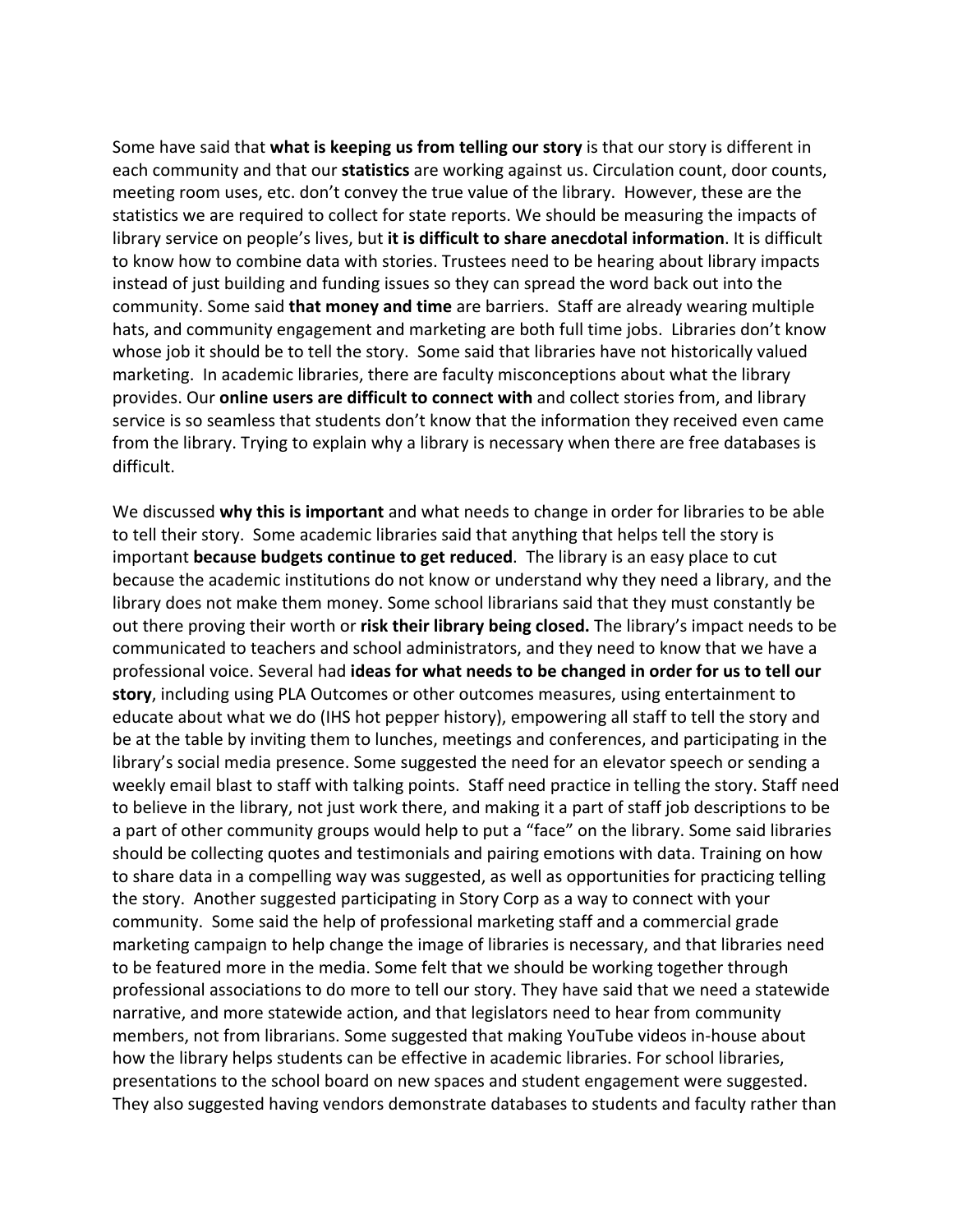the librarian. Other suggestions were to get people to fill out surveys by offering a chance to win a prize, and having lunch with legislators to develop relationships, not just when you need something.

Another theme that was discussed was the skills staff need for the  $21^{st}$  century library.

We created a list of what makes a good library worker in the 21<sup>st</sup> century.



The most often mentioned skills for the 21<sup>st</sup> century library worker were **flexibility**, adaptability, and openness to change, with a willingness and desire to continually learn. This was also cited as the most lacking in library workers. **Technology skills** were highly mentioned, with the most emphasis placed on staff who are comfortable with technology and learning new technology as it rapidly changes. Leadership and management skills were repeatedly mentioned, including such things as being strategic and evaluative and having business acumen including sales, marketing, data analysis, HR, coaching, and leading change. Other leadership skills mentioned most were being trustworthy, transparent, and ethical. Some said that the 21<sup>st</sup> century library is intergenerational and diverse, and therefore team work and collaboration are essential, and bi-lingual staff are desired. Staff also need to be curious, creative and innovative. Many soft skills related to overall professionalism and customer service were mentioned,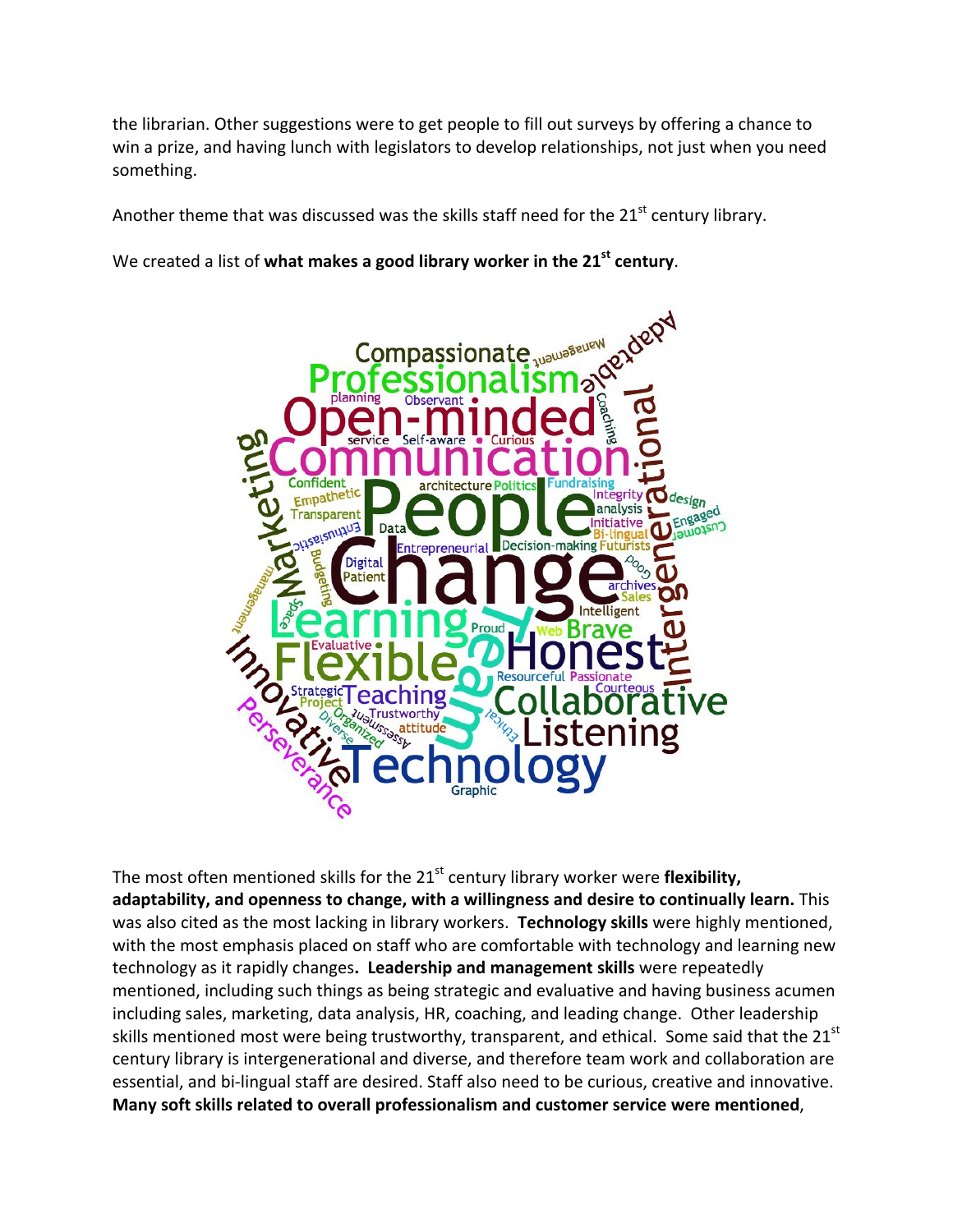including being open-minded and non-judgmental, liking people and being able to create relationships, having compassion, empathy, good listening, and communication skills. They should be passionate and engaged. These were considered by some to be character traits, and difficult to teach. Problem-solving and good decision-making skills were often cited as well. It was noted that most of the words were not ones that we would have used in the past to describe the skills for librarians. Some said that no one person can possess all of these qualities, but a smart organization can assemble a team with all of them. It was noted that it is difficult to hire or train for these skills with part-time employees. Academic librarians added teaching and being cross-disciplinary as important. Many questioned whether these skills were being **included in library school curriculum.** 

## If grading library staff on how well they are doing on this list, most said they had staff at all grades, with the lowest grading being in a willingness to embrace change.

Some said **that they would believe things are improving if** library directors and managers led the way by modeling the skills they want to see, and incorporating these skills into the organizational values. Leaders also need to create an environment where staff can use these skills by empowering staff to make decisions, and not letting the library's rules get in the way, giving staff positive reinforcement, talking about the skills in the workplace, and supporting staff taking chances on creative and innovative ideas, including soft skills in training and orientation of new employees, and coaching library workers to always assume the best of patrons first, and not to take things personally. Some suggested small groups of staff trying new things and inspiring others. Developing cross-departmental work groups, rotating staff assignments to give them a broader perspective, giving staff time away from the public to prevent burn-out and cynicism, emphasizing the importance of the customer, and expressing enthusiasm for changes would be an improvement. Structured approaches to assessment to be able to effectively evaluate staff and set benchmarks would help. They believe there needs to be an organizational focus on reminding staff that these skills are important. Many said that implementing technology competencies would help, such as those available on WebJunction. Leadership training and intergenerational communication styles training would help. Conversations with library science faculty were suggested as well.

# In addition to discussing 21<sup>st</sup> century library skills, we discussed the **theme of mentoring new librarians and emerging leaders.**

Many said that mentoring is important, and is **needed at all levels of staffing**, not just with librarians, and that even experienced librarians need mentoring when they change jobs or roles. Some said that there are formal mentoring programs that exist in the state, such as the ILF's mentoring program and the Indiana State Library's Indiana Leadership Academy as a resource for mentoring new leaders. Some added that they feel that mentoring is a misunderstood word, and that mentors need to fully understand what it means to be a mentor. They feel that we need to educate mentors and provide a framework for the mentorships. Formal programs should also ensure that both parties get something out of it, and that reverse mentorships are just as important. Others said that **mentoring should be organic**, rather than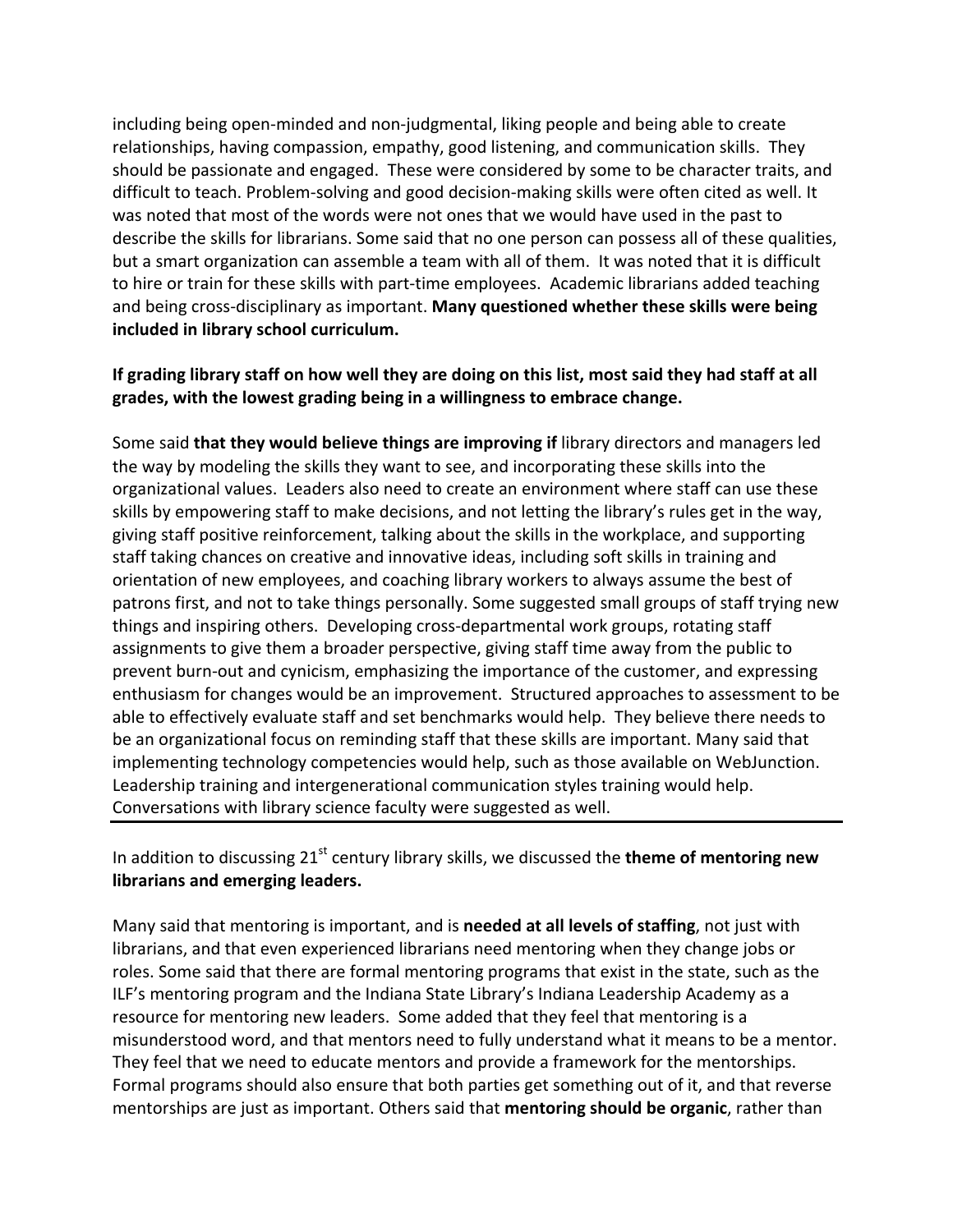through a formal mentor matching process that often doesn't create relevant matches, and that there are many opportunities for mentoring at the Director level, but not many for other staff levels. Some suggested that the move to online library education has made it more difficult for new professionals to have a peer network in place when they enter the field. Some were concerned that library schools don't teach real life skills, and that curriculums are not keeping up with the real world.

**The areas staff most need mentoring in** are: leadership skills, conflict management, partnerships, engagement, personnel management, staff development, building issues, library funding, library laws, working with the media, policy development, letting go of services, selfcare and avoiding burn-out, and how to deal with customers in crisis (social work).

Participants **defined a good leader as:** inspirational, energetic, passionate, and humble, with good communication skills and interpersonal skills. Leaders have the skills they want to see in their staff, and model them, leading by example. They see the big-picture, have a vision, set the direction and articulate the vision. They are strategic, confident, and not afraid to raise others up with them. They coach and inspire others to improve. They are engaged in the professional community and are invested in the library.

Many offered **specific suggestions as to how mentoring can be accomplished**. Some suggested that it is important for Directors to remove barriers for other staff to find mentors, by supporting staff serving on professional organizations, partnering new employees with veteran staff, actively seeking mentors from other libraries for staff, growing leaders from within our own organizations, or having a neutral person on staff they can turn to for advice. Social media can also serve a mentoring purpose, through such sites as ALA-ThinkTank. Some suggested a mentoring program to match professional librarians with library science students.

## The last theme we discussed was the **concern that some have about the erosion of the information literacy skills and critical thinking skills of students in our state and the reduction** of librarians in our schools.

Most said their local K-12 librarians have been replaced with non-librarians and many of the school librarians have been "repurposed" so they are not in the library as much. Although it is still required that there be a librarian in the school corporation for accreditation, some said their schools still didn't have one and the state of the school library included out of date collections as well as staff without library skills. Some school libraries have parents serving in the library, and it is difficult to teach them. Others said their paraprofessionals care and try, but they just don't have the training. The few school librarians present stated that they must constantly prove their worth or risk the library being eliminated. They stated that this is difficult as teachers don't bring their students to the library. Some said the situation has gotten worse, that the library used to use club time at schools to sponsor book clubs, and now, too few schools have club time built into their schedules. There are so many competing after-school offerings that book clubs can't compete in that time slot. Librarians are not sure how to educate parents and decision makers about this issue. One school librarian in attendance stated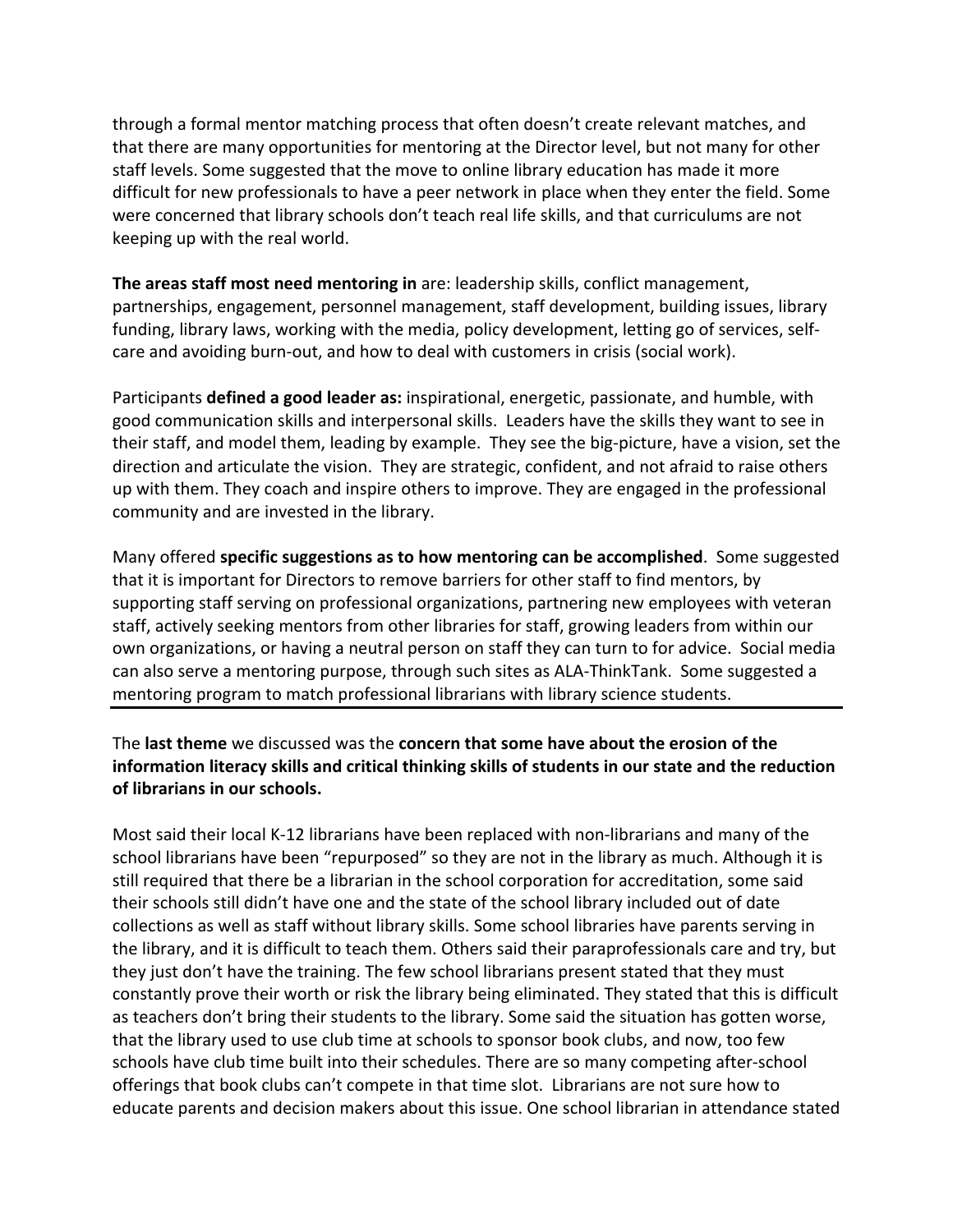that it is difficult to make the connection between school librarians and information literacy skills because there are so many things going on with schools that may be contributing to it, such as teachers not assigning research projects, teaching to the test, and funding issues. They said schools are focused on teaching content, not critical thinking and research skills. Some said that teachers are assigning outdated projects, such as "locate 6 print books on a topic." They state that, in theory, teachers and parents should be their best partners. School libraries need parent support and the influence of parents. School librarians do not want the public libraries to provide services in the school that they can provide themselves, but they do want the students to go to the public library to use their technology and want to find other ways to work with the public libraries.

Academic librarians see a lessening of critical thinking skills and writing skills and good research habits in incoming students. Academic librarians have said that faculty also don't assign research. They are assigning thinking, feeling, and journaling-type assignments. Some, but not all, colleges require students to take an information literacy class. One said they used to have a mandatory information literacy class, but there was a very low pass rate, so the class was eliminated. 

We discussed what **supports** academic and public libraries might provide to students or to the school librarians. **Sharing resources** was the most mentioned support. Many public libraries said they are helping their school libraries and students by **providing digital access cards to students to allow them to access the public library databases and downloads**. They also have an icon on the student iPads to access the e-material. Others offer teacher cards. Some public libraries have a **shared ILS** with their schools or **shared platforms**. Others provide **remote collections** at the school with books that belong to the public. Most provide interlibrary loans to school and prepare materials for **school loans**. Some suggested that publics can help schools with cataloging so they don't have to purchase MARC records. Joint school/public libraries could be an option.

Some specific suggestions regarding help with information literacy skills were that public and academic librarians can work with local schools to **provide information literacy instruction**. Some said that public libraries can **embed information literacy into fun activities**, using gamification and badging, and that they try to have a focus on literacy in every single event. Some public librarians **build relationships** with individual teachers, get school curriculums, and help their classes with research and citations. **Field trips to the library** were suggested and some have students visit the library to learn the path of a book from acquisitions to cataloging to processing to shelf. Some arrange "back to school nights" with the schools or **go to the** schools and book talk or bring books.

Other ways that public libraries help are by offering life-long learning and summer learning during the gaps, promoting Summer Reading at the schools, engaging with kids through the use of iPads, teaching "soft skills," giving hungry kids foods, listening to them, being a safe space for them that is open year-round, providing an in-person connection, and providing programming for students that extends what schools do during the day. One said they "try to make a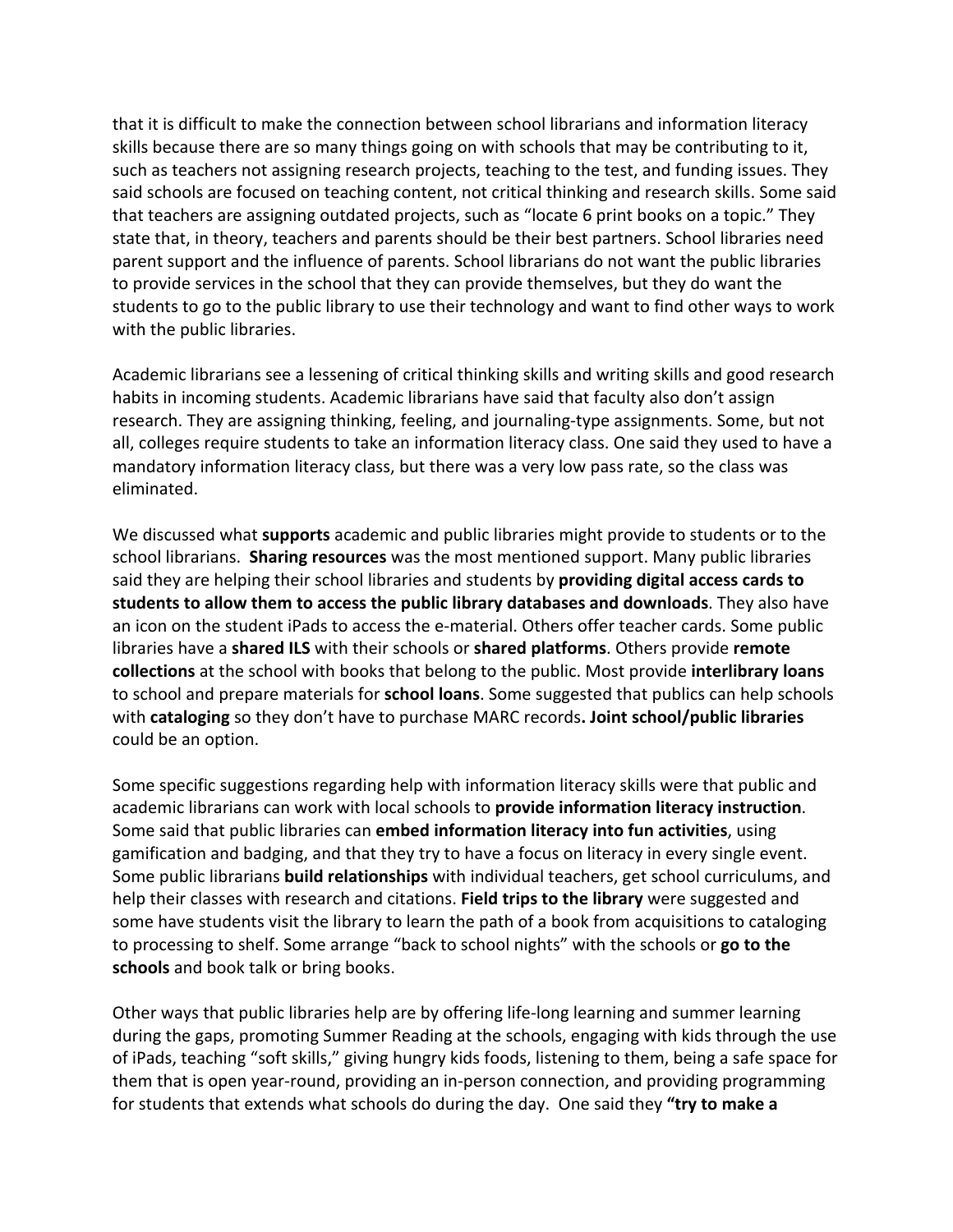**difference for the kids that need it."** Some said that public libraries can focus on the parents. If parents possess information skills, they serve as good role models for the children. Some said that public libraries can get to the kids earlier. The public library can also focus on home school students at the elementary level.

Some said that we need to **build trust**—we have the same clients, and we need to be working with teachers and superintendents, not just school librarians. The say we need to **express to decision makers that students need critical thinking skills** because people don't realize that these are skills that must be learned. Some felt that we need to communicate and define what information literacy is to the general public in a way that they can understand and explain why it is important, and that a statewide media campaign could spread the word. Public and academic librarians can **vouch for ESSA and be advocates for schools**. Some suggested that public and academics can provide support, but shouldn't overstep boundaries, and only step in when there is a true need. Some said that we can find relevant partners in the community, such as pediatricians, to help spread the word. Lastly, we need to **look at models of successful school/library collaborations**. 

**Some were concerned that** it is difficult to get into the schools and it is hard to work with them. Some have seen their teacher cards used by only a few dozen teachers, even though a hundred applied. Some said the right leaders need to be in the right place to create positive collaborations, and that a change in superintendent can improve or dismantle cooperation. Others said that sometimes the principle or librarian is not interested in collaborating. Some school librarians fear that outside help from academic or public libraries could further jeopardize their position. Many public libraries are stepping in to assist schools without librarians, but some feel this causes a contradiction between advocating and filling a need. Many stressed the importance of being careful about not replacing what school libraries can do. Some concerns/barriers were identified, such as having limited time with kids, staff time to go to schools, territorialism, fear of a perception of duplication of resources, and concerns of students accessing adult material with digital access cards and student cards. Some public libraries expressed concerns that even their own staff don't see the value of the work that YA librarians are doing. There was an expressed need for more school librarians' voices included in the conversations. School librarians said it is very difficult for them to participate in the professional community, and it is hard to get away from the school. Some suggested we send an online survey to school librarians.

### **Conditions**

As we thought about the various topics discussed, **some things that would provide a sense that we are making progress or moving in the right direction** were identified. Some said that they would like to see a real commitment to lifelong learning in staff and that more affordable and **localized training and free networking opportunities** would help. They would like to see staff being open to change, and perhaps see some pilot projects on how libraries are instilling lifelong learning in their staff. There would be an emphasis on preparing new people in the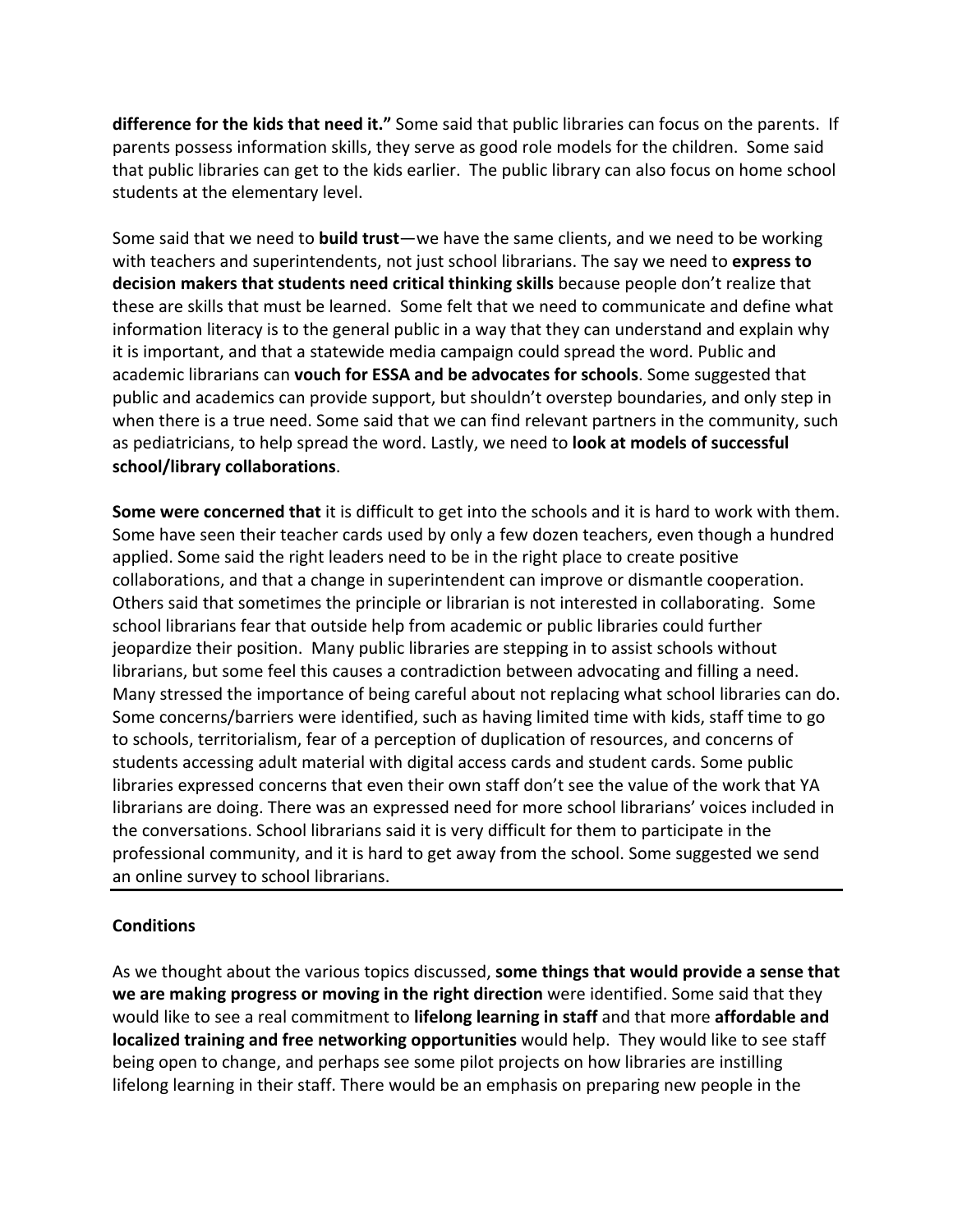profession. They would like to see more **libraries collaborating**, and a greater **awareness of** what multi-types of libraries do.

Some state they would like to see increased funding for libraries and removal of the tax caps. Many said the community would be more aware of their services and there would be a **statewide media plan** to change the image of libraries and let users know that libraries are different now. There would be funding available for innovative projects. There would be more attempts at working across boundaries, and collaborating with other community members. There would be more professional advocacy for state-wide issues. We would know how to communicate our metrics and have more resources on how to advocate for libraries.

Others would like to see everyone in the State having access to library online resources, even the underserved, and they would like to get advice from those already offering digital access cards for students. Some would also like to see reduced PLAC fees. They also want to see all school libraries open with librarians on staff.

Some said "keep trying and don't give up." They suggested that we should have this conversation again in a year, and see if anything has changed. In the library community, we should communicate more with multi-types of libraries, and share our successes and failures. People would like to have **more conversations** with more representation from academic librarians, school librarians, rural libraries, and library science faculty. Some suggested continuing the current conversation topics in other forums, such as a Facebook group, roundtables, or Twitter chats, and some were particularly interested in continuing the conversation on how libraries are changing. Some would like to continue to connect with library cohorts, not just by geographic region, but by other shared similarities. People were glad to see ISL/MCLS and IPL working together for conversations and feel that we have been reducing silos in the Indiana library community. There was an expressed appreciation of the State Library being present at conversations and listening and acknowledging issues. And lastly, our libraries would eliminate fines for students, provide internet access to all kids, and respect and trust our communities to use the library's resources.

#### **Conversation Dates/Locations**

- March 21, Putnam County Public Library, Greencastle
- March 22, Monroe County Public Library, Bloomington
- March 23, Ohio Township Public Library, Newburgh
- March 24, Jefferson County Public Library, Madison
- March 25, Greensburg-Decatur County Public Library, Greensburg
- August 22, Allen County Public Library, Fort Wayne
- August 26, Indianapolis Public Library-Library Services Center, Indianapolis
- August 30, Hussey-Mayfield Memorial Library, Zionsville
- August 31, Lake County Public Library, Merrillville
- September 1, Mishawaka-Penn-Harris Public Library, Mishawaka
- September 2, Indianapolis Public Library-Library Services Center, Indianapolis